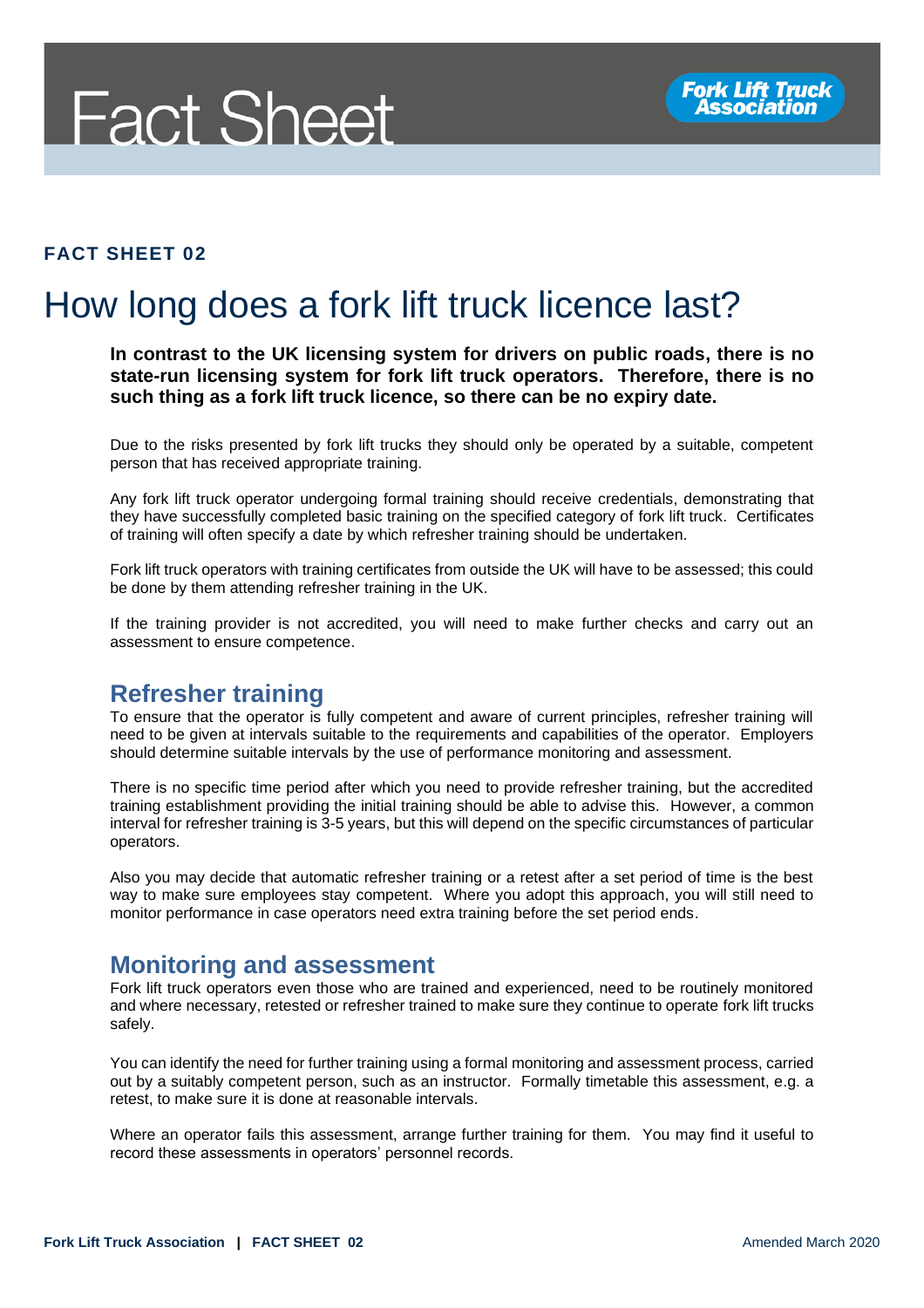# **Fact Sheet**



### **Refresher training**

Regular refresher training will ensure operators:

- Maintain good driving habits.
- Learn new skills where appropriate.
- Reassess their abilities.

Refresher training or retesting might also be appropriate where operators:

- Have not used fork lift trucks for some time.
- Are occasional users.
- Appear to have developed unsafe working practices.
- Competence or safety performance gives cause for concern.
- Have had an incident, accident or near miss.
- Have changed their working practices or environment.
- Variant of fork lift truck or handling attachment is significantly changed.

### **Law**

Employers have a general duty under [Section 2 of the Health and Safety at Work etc. Act 1974](http://www.legislation.gov.uk/ukpga/1974/37/section/2) (HSW Act) to provide information, instruction, training and supervision to ensure the health and safety of their employees.

Under [The Provision and Use of Work Equipment Regulations 1998](http://www.legislation.gov.uk/uksi/1998/2306/contents/made) (PUWER) employers are required to 'ensure that all persons who use work equipment have received adequate training for purposes of health and safety.

Including training in the methods which may be adopted when using the work equipment, any risks which such use may entail and precautions to be taken'.

[The Lifting Operations and Lifting Equipment Regulations 1998](http://www.legislation.gov.uk/uksi/1998/2307/contents/made) (LOLER) deals with specific hazards/risks associated with lifting equipment and lifting operations.

If you provide lifting equipment for use at work, or you have control of the use of lifting equipment, you should make sure that every lifting operation involving a lift truck is:

- Properly planned by a competent person. This is usually the operator for most fork lift-truck work, so they should have the appropriate training, knowledge and expertise. For unusual complex tasks or situations, specific risk assessments and planning are likely to be required;
- Appropriately supervised;
- Carried out in a safe manner using suitable equipment.

[The Management of Health and Safety at Work Regulations 1999](http://www.legislation.gov.uk/uksi/1999/3242/contents/made) also place duties on employers to provide training.